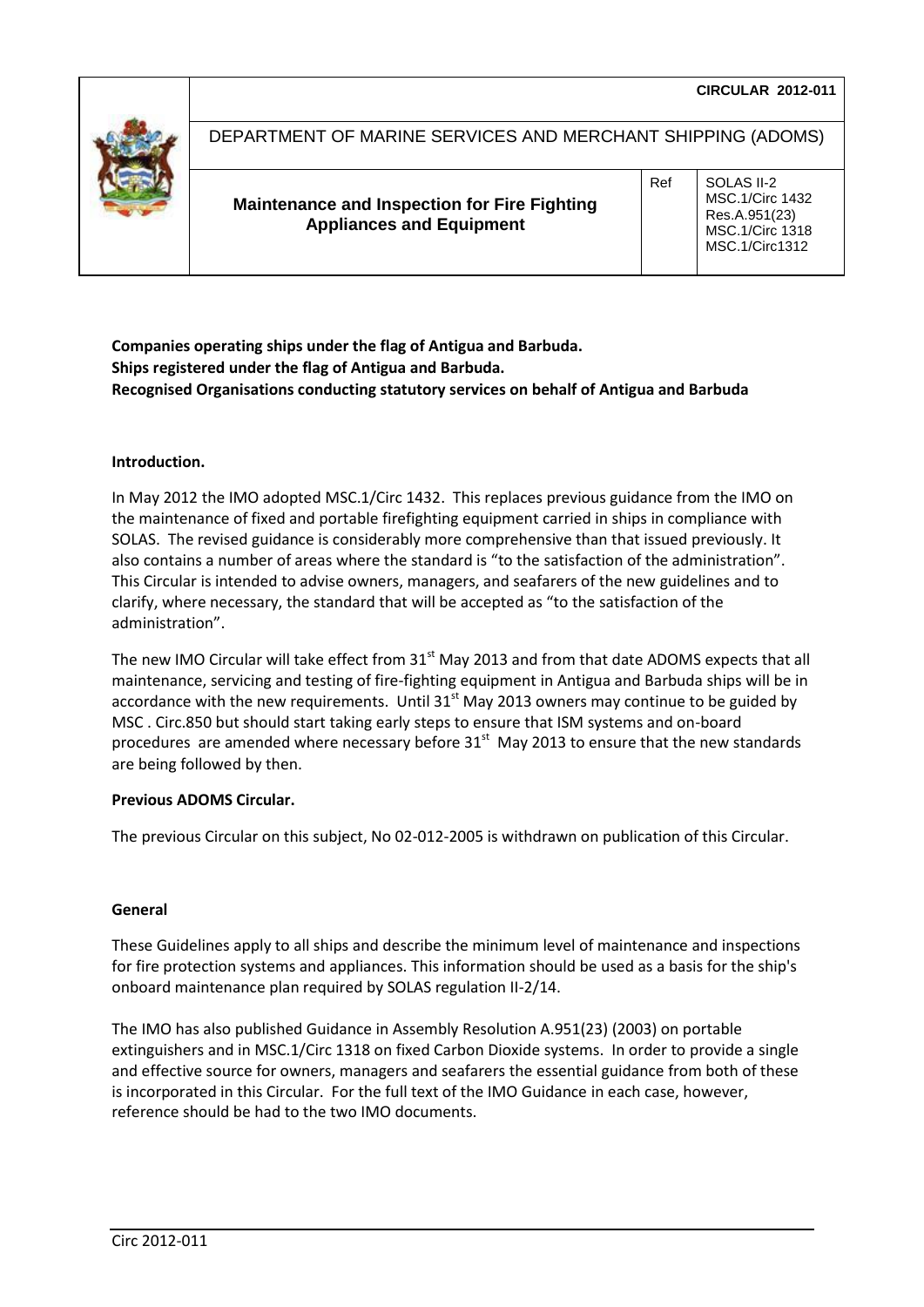All fire protection systems and appliances must at all times be in good order and readily available for immediate use while the ship is in service. If a fire protection system is undergoing maintenance, testing or repair, then suitable arrangements must be made to ensure safety is not diminished through the provision of alternate fixed or portable fire protection equipment or other measures. The onboard maintenance plan should include provisions for this purpose.

# **Safety**

Whenever carbon dioxide fire-extinguishing systems are subjected to inspection or maintenance, strict safety precautions should be followed to prevent the possibility that individuals performing or witnessing the activities are placed at risk. Prior to performing any work, a safety plan should be developed to account for all personnel and establish an effective communications system between the inspection personnel and the on-duty crew. Measures to avoid accidental discharges such as locking or removing the operating arms from directional valves, or shutting and locking the system block valve should be taken as the initial procedure for the protection of personnel performing any maintenance or inspections. All personnel should be notified of the impending activities before work is begun.

# **Maintenance and testing**

Onboard maintenance and inspections should be carried out in accordance with the ship's maintenance plan.

Certain maintenance procedures and inspections may be performed by competent crew members who have completed an advanced fire-fighting training course, while others should be performed by persons specially trained in the maintenance of such systems. The onboard maintenance plan should indicate which parts of the recommended inspections and maintenance are to be completed by trained personnel.

Inspections should be carried out by the crew to ensure that the indicated weekly, monthly, quarterly, annual, two-year, five-year and ten-year actions are taken for the specified equipment, if provided. Records of the inspections should be carried on board the ship, and may be computerbased. In cases where the inspections and maintenance tasks are carried out by trained service technicians other than the ship's crew, inspection reports should be provided at the completion of the testing and retained.

In addition to the onboard maintenance and inspections stated in these Guidelines, manufacturer's maintenance and inspection guidelines should be followed.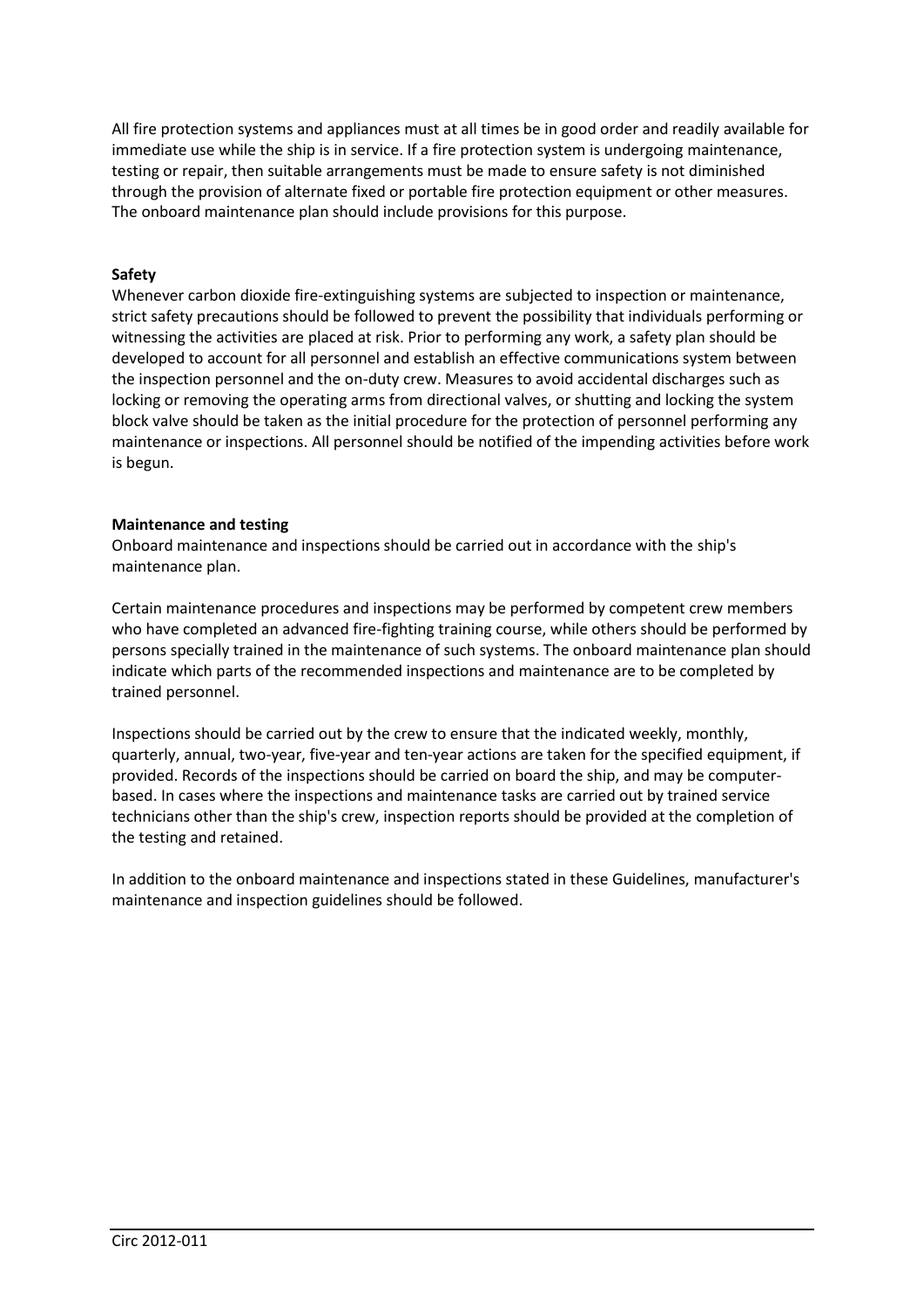# **Testing and Inspection Regime**

# **Weekly testing and inspections**

Fixed fire detection and alarm systems**,**

 Verify all fire detection and fire alarm control panel indicators are functional by operating the lamp/indicator test switch.

Fixed gas fire-extinguishing systems

- verify all fixed fire-extinguishing system control panel indicators are functional by operating the lamp/indicator test switch; and
- verify all control/section valves are in the correct position.

Fire doors

 Verify all fire door control panel indicators, if provided, are functional by operating the lamp/indicator switch.

Public address and general alarm systems.

Verify all public address systems and general alarm systems are functioning properly

Breathing apparatus

 Examine all breathing apparatus and EEBD cylinder gauges to confirm they are in the correct pressure range.

Low-location lighting

 Verify low-location lighting systems are functional by switching off normal lighting in selected locations.

Water mist, water spray and sprinkler systems,

- verify all control panel indicators and alarms are functional;
- visually inspect the pump unit and its fittings; and
- check the pump unit valve positions, if valves are not locked, as applicable.

#### **Monthly testing and inspections**

Fire mains, fire pumps, hydrants, hoses and nozzles,

- verify all fire hydrants, hose and nozzles are in place, properly arranged, and are in serviceable condition;
- operate all fire pumps to confirm that they continue to supply adequate pressure; and,
- verify that the emergency fire pump fuel supply is adequate, and any heating system is in satisfactory condition, if applicable.

Fixed gas fire-extinguishing systems,

 Verify containers/cylinders fitted with pressure gauges are in the proper range and the installation is free from leakage.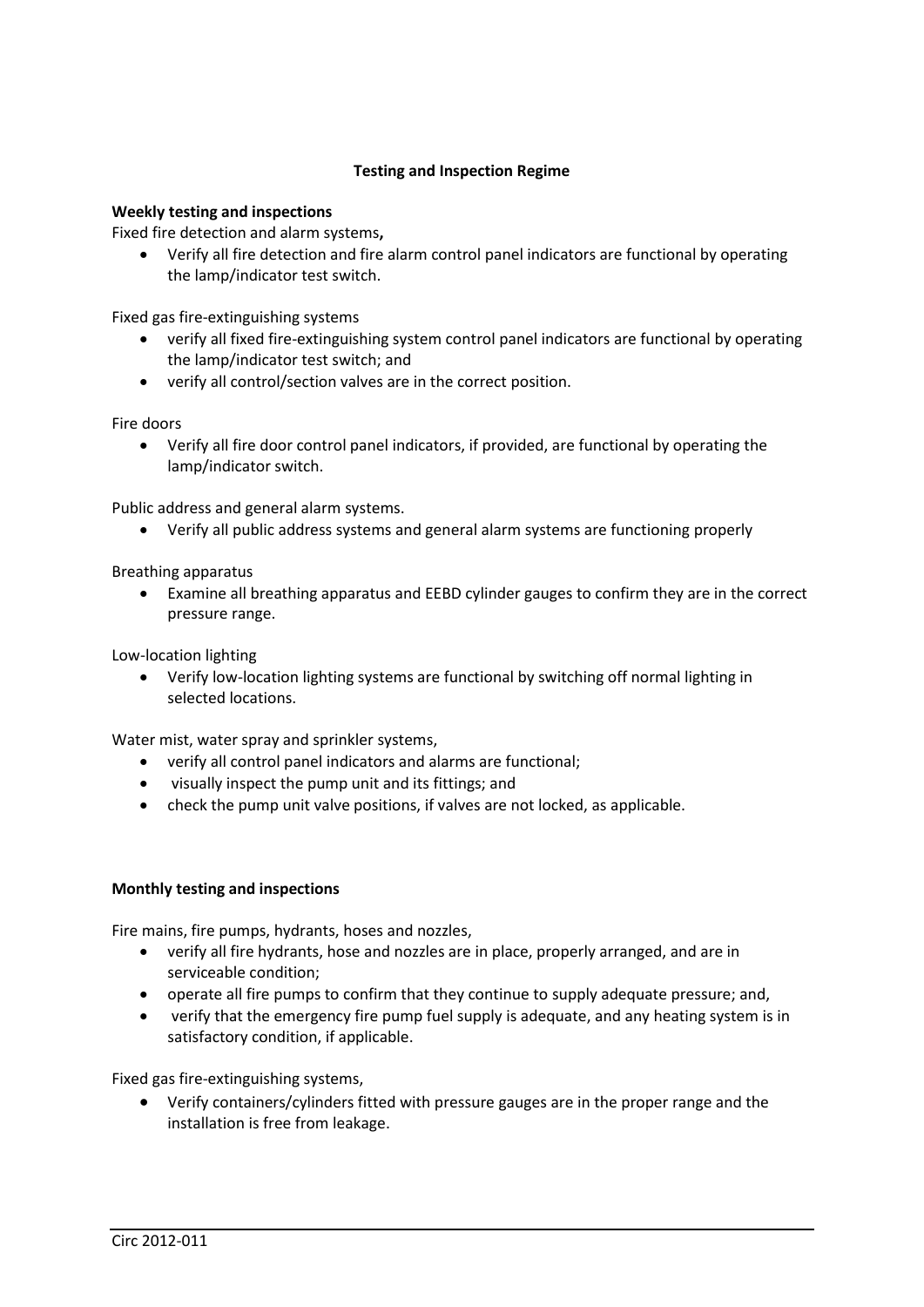Fixed CO2 Extinguishing systems,

A general visual inspection should be made of the overall system condition for obvious signs of damage, and should include verification that:

- all stop valves are in the closed position;
- all releasing controls are in the proper position and readily accessible for immediate use;
- all discharge piping and pneumatic tubing is intact and has not been damaged;
- all high pressure cylinders are in place and properly secured; and
- the alarm devices are in place and do not appear damaged.

In addition, on low pressure systems the inspections should verify that:

- the pressure gauge is reading in the normal range;
- the liquid level indicator is reading within the proper level;
- the manually operated storage tank main service valve is secured in the open position; and
- the vapour supply line valve is secured in the open position.

Foam fire-extinguishing systems,

 Verify all control and section valves are in the proper open or closed position, and all pressure gauges are in the proper range.

Water mist, water spray and sprinkler systems,

- verify all control, pump unit and section valves are in the proper open or closed position;
- verify sprinkler pressure tanks or other means have correct levels of water;
- test automatic starting arrangements on all system pumps so designed;
- verify all standby pressure and air/gas pressure gauges are within the proper pressure ranges; and
- test a selected sample of system section valves for flow and proper initiation of alarms.

(**Note** – The valves selected for testing should be chosen to ensure that all valves are tested during the course of a one-year period.)

Firefighter's outfits,

 Verify that the lockers providing storage for fire-fighting equipment contain their full inventory and equipment is in serviceable condition.

Fixed dry chemical powder systems,

 Verify all control and section valves are in the proper open or closed position, and all pressure gauges are in the proper range.

Fixed aerosol extinguishing systems,

- verify all electrical connections and/or manual operating stations are properly arranged, and are in proper condition; and
- verify the actuation system/control panel circuits are within manufacturer's specifications.

Portable foam applicators,

 Verify all portable foam applicators are in place, properly arranged, and are in proper condition.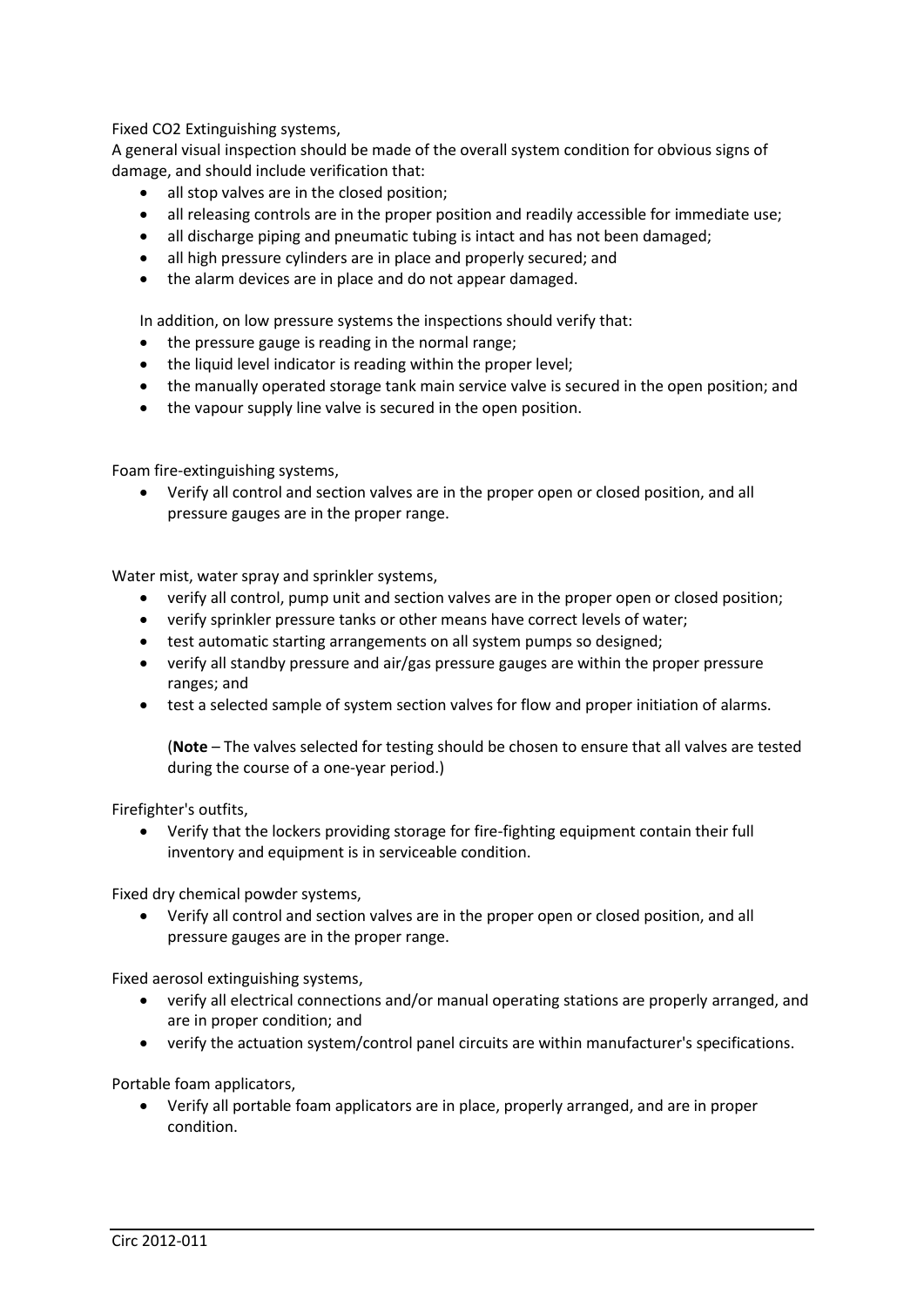Wheeled (mobile) fire extinguishers,

Verify all extinguishers are in place, properly arranged, and are in proper condition.

Fixed fire detection and alarm systems,

 Test a sample of detectors and manual call points so that all devices have been tested within five years. For very large systems the sample size should ensure that a selection from each zone is checked each month and which includes a variety of detector types so that a sample set of detectors of each type in each zone is tested monthly with the proviso that all are checked over a five year period.

#### **Quarterly testing and inspections**

Fire mains, fire pumps, hydrants, hoses and nozzles,

Verify international shore connection(s) is in serviceable condition.

Foam fire-extinguishing systems,

Verify the proper quantity of foam concentrate is provided in the foam system storage tank.

Ventilation systems and fire dampers,

Test all fire dampers for local operation.

Fire doors,

Test all fire doors located in main vertical zone bulkheads for local operation.

#### **Annual testing and inspections**

Fire mains, fire pumps, hydrants, hoses and nozzles,

- visually inspect all accessible components for proper condition;
- flow test all fire pumps for proper pressure and capacity. Test the emergency fire pump with isolation valves closed;
- **•** test all hydrant valves for proper operation;
- pressure test a sample of fire hoses at the maximum fire main pressure, so that all fire hoses are tested within five years;
- verify all fire pump relief valves, if provided, are properly set;
- examine all filters/strainers to verify they are free of debris and contamination; and
- check that nozzle size/type is correct, maintained and working.

Fixed fire detection and fire alarm systems,

- test all fire detection systems and fire detection systems used to automatically release fireextinguishing systems for proper operation, as appropriate;
- visually inspect all accessible detectors for evidence of tampering obstruction, etc., so that all detectors are inspected within one year; and
- test emergency power supply switchover.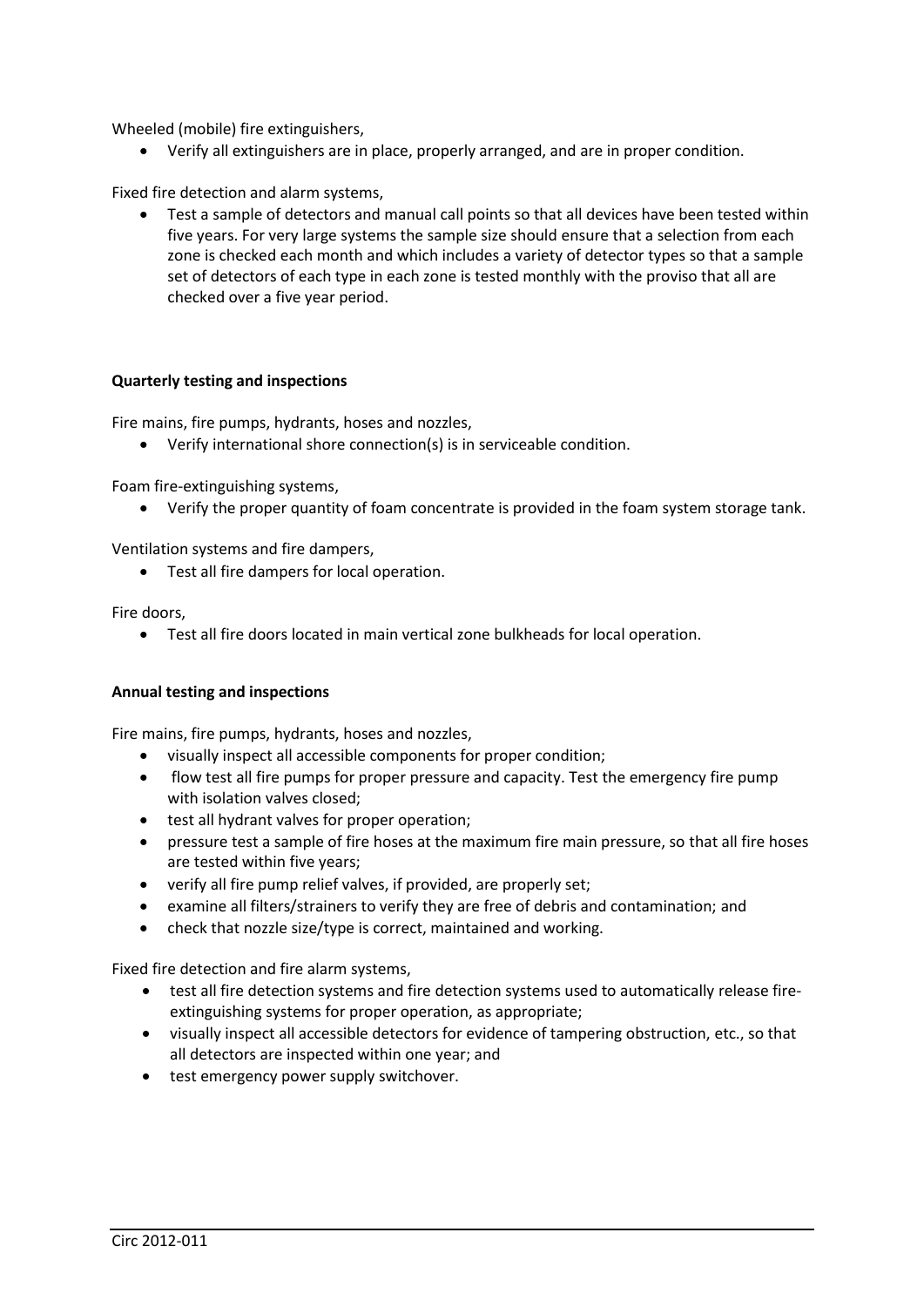Fixed gas fire-extinguishing systems,

- visually inspect all accessible components for proper condition;
- externally examine all high pressure cylinders for evidence of damage or corrosion or loose mounting hardware. Cylinders that are leaking, corroded, dented or bulging should be hydrostatically retested or replaced;
- check the hydrostatic test date of all storage containers;
- functionally test all fixed system audible and visual alarms;
- visually inspect system piping to check for damage, loose supports and corrosion. Nozzles should be inspected to ensure they have not been obstructed by the storage of spare parts or a new installation of structure or machinery;
- verify all control/section valves are in the correct position;
- check the connections of all pilot release piping and tubing for tightness;
- examine all flexible hoses in accordance with manufacturer's recommendations;
- test all fuel shut-off controls connected to fire-protection systems for proper operation;
- the boundaries of the protected space should be visually inspected to confirm that no modifications have been made to the enclosure that have created non-closable openings that would render the system ineffective; and
- if cylinders are installed inside the protected space, verify the integrity of the double release lines inside the protected space, and check low pressure or circuit integrity monitors on release cabinet, as applicable.
- Check that all entrance doors to the protected space close properly and have warning signs, which indicate that the space is protected by a fixed carbon dioxide system and that personnel should evacuate immediately if the alarms sound.
- Check all remote releasing controls for clear operating instructions and indication as to the space served

Foam fire-extinguishing systems,

- visually inspect all accessible components for proper condition;
- functionally test all fixed system audible alarms;
- flow test all water supply and foam pumps for proper pressure and capacity, and confirm flow at the required pressure in each section (Ensure all piping is thoroughly flushed with fresh water after service.);
- test all system cross connections to other sources of water supply for proper operation;
- examine all filters/strainers to verify they are free of debris and contamination;
- verify all control/section valves are in the correct position;
- blow dry compressed air or nitrogen through the discharge piping or otherwise confirm the pipework and nozzles of high expansion foam systems are clear of any obstructions, debris and contamination. This may require the removal of nozzles, if applicable;
- take samples from all foam concentrates carried on board and subject them to the periodical control tests in MSC.1/Circ.1312, for low expansion foam, or MSC/Circ.670 for high expansion foam.

(**Note**: Except for non-alcohol resistant foam, the first test need not be conducted until 3 years after being supplied to the ship and portable containers or portable tanks containing foam concentrate, excluding protein based concentrates, which are less than 10 years old and that remain factory sealed can be accepted without the periodical foam control tests required in MSC.1/Circ.1312 being carried out provided they remain within the manufacturer's stated shelf life.)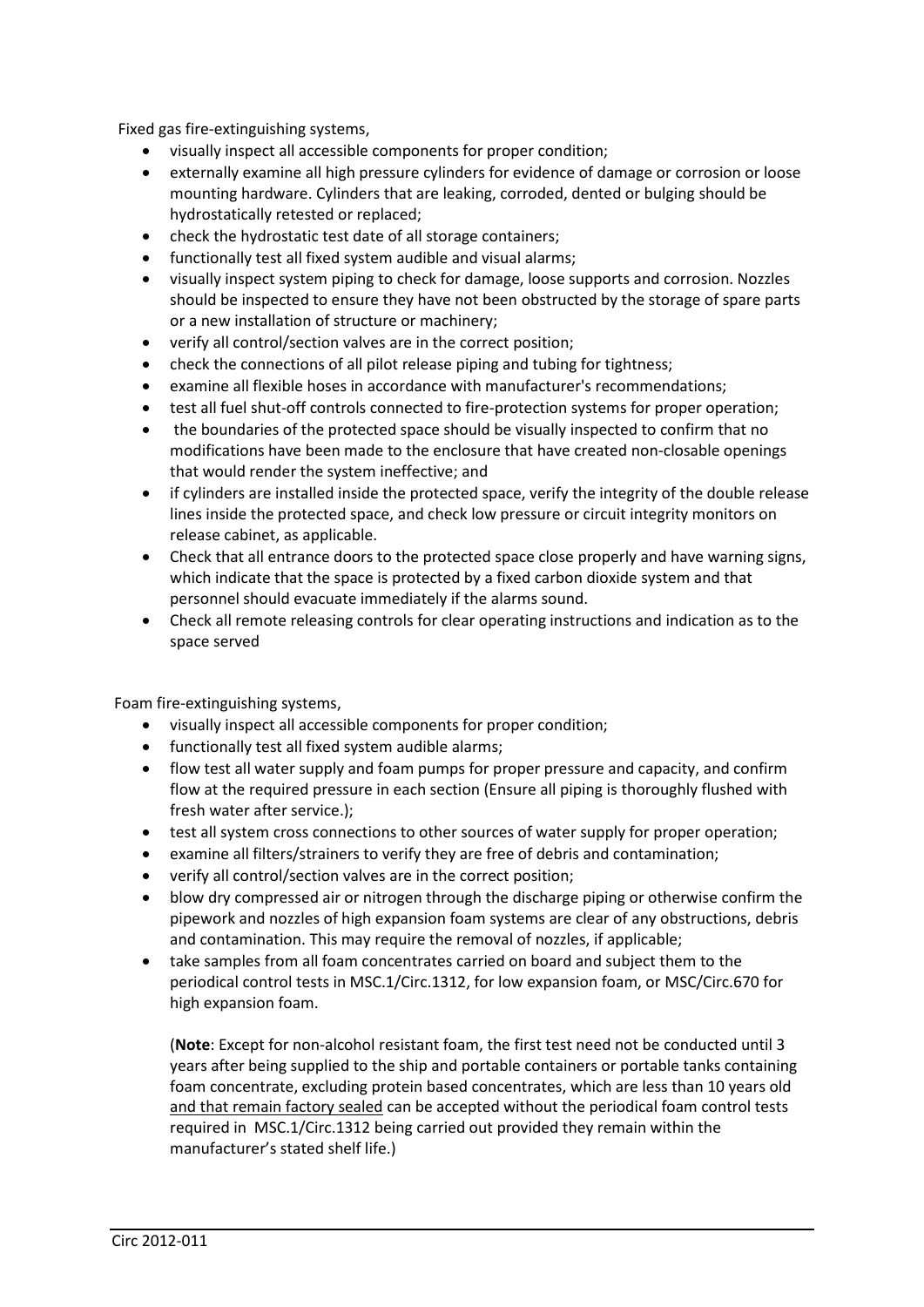- test all fuel shut-off controls connected to fire-protection systems for proper operation,
- verify all pump relief valves, if provided, are properly set;

Water mist, water spray and sprinkler systems,

- verify proper operation of all water mist, water-spray and sprinkler systems using the test valves for each section;
- visually inspect all accessible components for proper condition;
- externally examine all high pressure cylinders for evidence of damage or corrosion;
- check the hydrostatic test date of all high pressure cylinders;
- functionally test all fixed system audible and visual alarms;
- flow test all pumps for proper pressure and capacity;
- test all antifreeze systems for adequate freeze protection;
- test all system cross connections to other sources of water supply for proper operation;
- verify all pump relief valves, if provided, are properly set;
- examine all filters/strainers to verify they are free of debris and contamination;
- verify all control/section valves are in the correct position;
- blow dry compressed air or nitrogen through the discharge piping of dry pipe systems, or otherwise confirm the pipework and nozzles are clear of any obstructions. This may require the removal of nozzles, if applicable;
- test emergency power supply switchover, where applicable;
- visually inspect all sprinklers focusing in areas where sprinklers are subject to aggressive atmosphere (like saunas, spas, kitchen areas) and subject to physical damage (like luggage handling areas, gyms, play rooms, etc.) so that all sprinklers are inspected within one year;
- check for any changes that may affect the system such as obstructions by ventilation ducts, pipes, etc.;
- test a minimum of one section in each open head water mist system by flowing water through the nozzles. The sections tested should be chosen so that all sections are tested within a five-year period; and
- test a minimum of two automatic sprinklers or automatic water mist nozzles for proper operation.

Ventilation systems and fire dampers,

- **•** test all fire dampers for remote operation;
- verify galley exhaust ducts and filters are free of grease build-up; and
- test all ventilation controls interconnected with fire-protection systems for proper operation.

Fire doors,

Test all remotely controlled fire doors for proper release.

Breathing apparatus,

- check breathing apparatus air recharging systems, if fitted, for air quality;
- check all breathing apparatus face masks and air demand valves are in serviceable condition; and
- check EEBDs according to maker's instructions.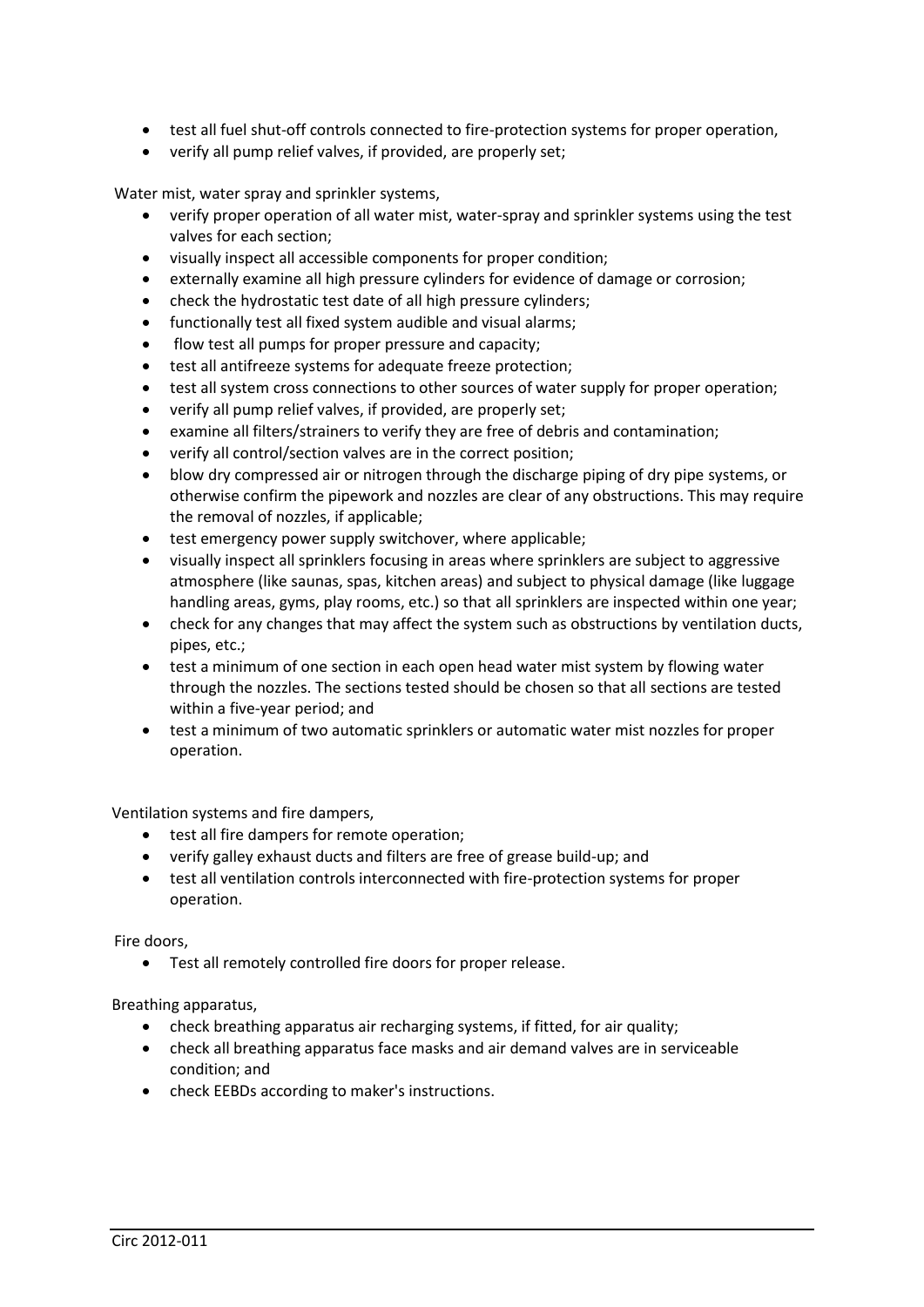Fixed dry chemical powder systems,

- visually inspect all accessible components for proper condition;
- verify the pressure regulators are in proper order and within calibration; and
- agitate the dry chemical powder charge with nitrogen in accordance with system manufacturer's instructions.

(**Note**: Due to the powder's affinity for moisture, any nitrogen gas introduced for agitation must be moisture free.)

Fixed aerosol extinguishing systems.

 Verify condensed or dispersed aerosol generators have not exceeded their mandatory replacement date. Pneumatic or electric actuators should be demonstrated working, as far as practicable.

Portable foam applicators,

- verify all portable foam applicators are set to the correct proportioning ratio for the foam concentrate supplied and the equipment is in proper order;
- verify all portable containers or portable tanks containing foam concentrate remain factory sealed, and the manufacturer's recommended service life interval has not been exceeded.

(**Note**; portable containers or portable tanks containing foam concentrate, excluding protein based concentrates, which are less than 10 years old and that remain factory sealed can be accepted without the periodical foam control tests required in MSC.1/Circ.1312 being carried out provided they remain within the manufacturer's stated shelf life.

- protein based foam concentrate portable containers and portable tanks should be thoroughly checked and, if more than five years old, the foam concentrate should be subjected to the periodical foam control tests required in MSC.1/Circ.1312, or renewed; and,
- the foam concentrates of any non-sealed portable containers and portable tanks, and portable containers and portable tanks where production data is not documented, should be subjected to the periodical foam control tests required in MSC.1/Circ.1312.

Wheeled (mobile) fire extinguishers,

- perform periodical inspections in accordance with the manufacturer's instructions;
- visually inspect all accessible components for proper condition;
- check the hydrostatic test date of each cylinder; and
- for dry powder extinguishers, invert extinguisher to ensure powder is agitated.

Galley and deep fat cooking fire-extinguishing systems

 Check galley and deep fat cooking fire-extinguishing systems in accordance with the manufacturer's instructions.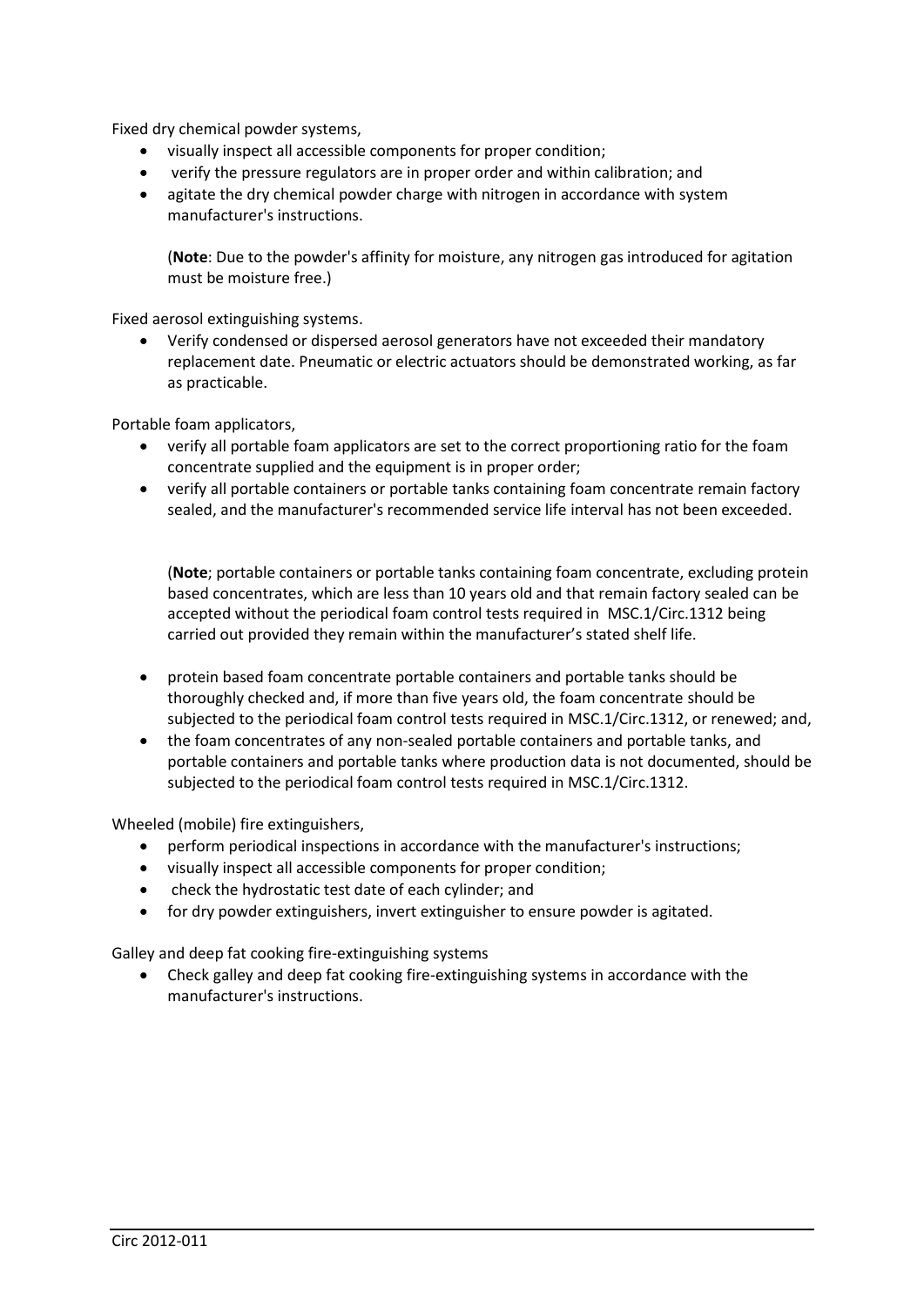# **Two-year testing and inspections**

Fixed gas fire-extinguishing systems,

- all high pressure extinguishing agents cylinders and pilot cylinders should be weighed or have their contents verified by other reliable means to confirm that the available charge in each is above 95 per cent of the nominal charge. Cylinders containing less than 95 per cent of the nominal charge should be refilled; and
- blow dry compressed air or nitrogen through the discharge piping or otherwise confirm the pipe work and nozzles are clear of any obstructions. This may require the removal of nozzles, if applicable.
- the hydrostatic test date of all storage containers should be checked. High pressure cylinders should be subjected to periodical tests at intervals not exceeding 10 years. At the 10-year inspection, at least 10% of the total number provided should be subjected to an internal inspection and hydrostatic test. If one or more cylinders fail, a total of 50% of the onboard cylinders should be tested. If further cylinders fail, all cylinders should be tested. Flexible hoses should be replaced at the intervals recommended by the manufacturer and not exceeding every 10 years;

For fixed CO2 systems the following maintenance should be carried out by service technicians/specialists familiar with the system installed and approved by the manufacturer for service of their installations:

- where possible, all activating heads should be removed from the cylinder valves and tested for correct functioning by applying full working pressure through the pilot lines. In cases where this is not possible, pilot lines should be disconnected from the cylinder valves and blanked off or connected together and tested with full working pressure from the release station and checked for leakage. In both cases this should be carried out from one or more release stations when installed. If manual pull cables operate the remote release controls, they should be checked to verify the cables and corner pulleys are in good condition and freely move and do not require an excessive amount of travel to activate the system;
- all cable components should be cleaned and adjusted as necessary, and the cable connectors should be properly tightened. If the remote release controls are operated by pneumatic pressure, the tubing should be checked for leakage, and the proper charge of the remote releasing station pilot gas cylinders should be verified. All controls and warning devices should function normally, and the time delay, if fitted should prevent the discharge of gas for the required time period; and
- after completion of the work, the system should be returned to service. All releasing controls should be verified in the proper position and connected to the correct control valves. All pressure switch interlocks should be reset and returned to service. All stop valves should be in the closed position.

Fixed dry chemical powder systems,

- blow dry nitrogen through the discharge piping to confirm that the pipe work and nozzles are clear of any obstructions;
- operationally test local and remote controls and section valves;
- verify the contents of propellant gas cylinders (including remote operating stations);
- test a sample of dry chemical powder for moisture content; and
- subject the powder containment vessel, safety valve and discharge hoses to a full working pressure test.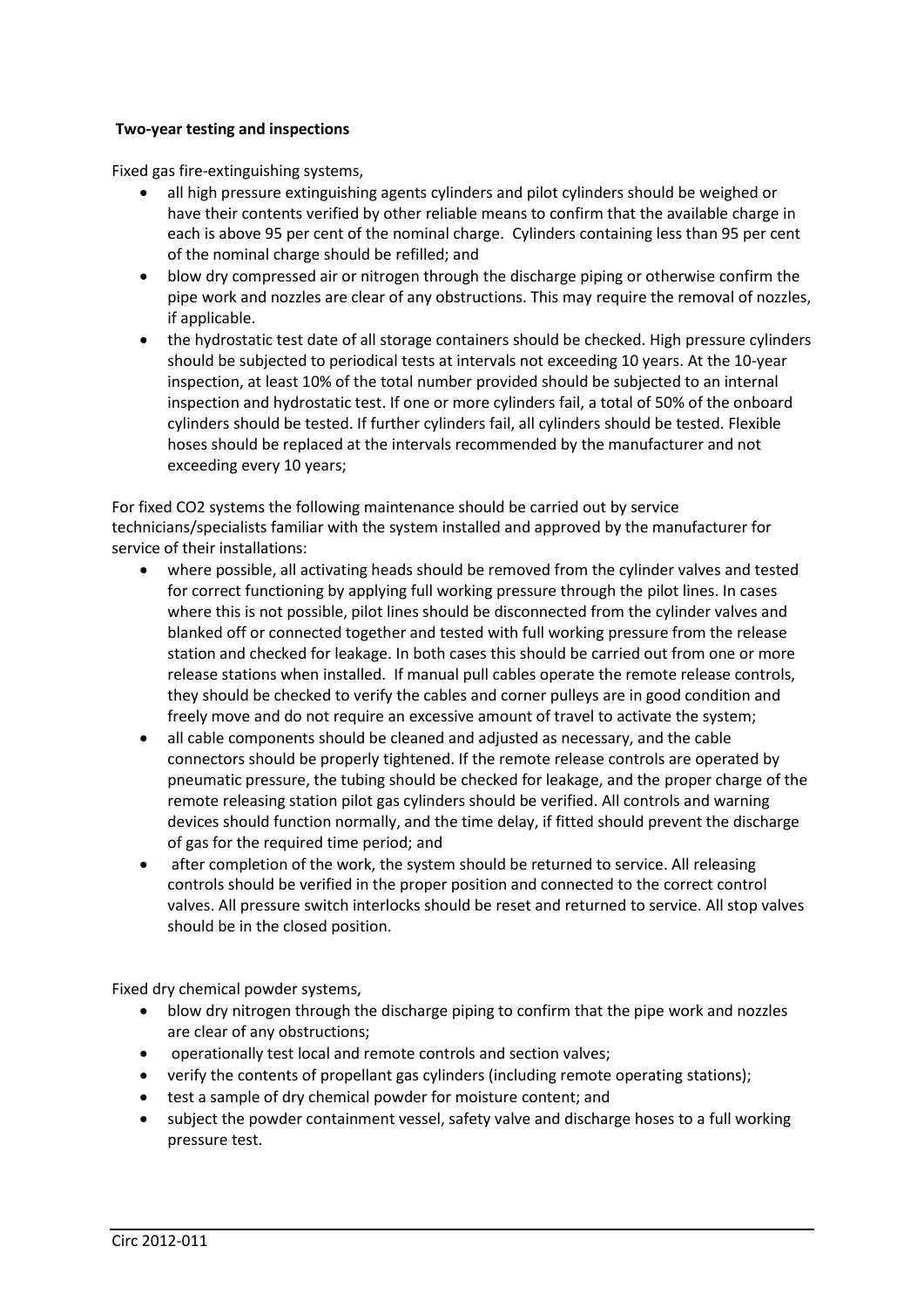# **Five-year service**

Fixed gas fire-extinguishing systems.

Perform internal inspection of all control valves.

Foam fire-extinguishing systems,

- perform internal inspection of all control valves;
- flush all high expansion foam system piping with fresh water, drain and purge with air;
- check all nozzles to prove they are clear of debris; and
- test all foam proportioners or other foam mixing devices to confirm that the mixing ratio tolerance is within +30 to -10% of the nominal mixing ratio defined by the system approval.

Water mist, water spray and sprinkler systems,

- flush all Ro-Ro deck deluge system piping with water, drain and purge with air;
- perform internal inspection of all control/section valves; and
- check condition of any batteries, or renew in accordance with manufacturer's recommendations.

Breathing apparatus

- Perform hydrostatic testing of all steel self-contained breathing apparatus cylinders.
- For Antigua and Barbuda ships Aluminium cylinders should be tested at the same intervals as steel cylinders.
- Composite cylinders carried in Antigua and Barbuda ships should be tested at the manufacturer's recommended intervals.

Low-location lighting,

Test the luminance of all systems in accordance with the procedures in resolution A.752(18).

Wheeled (mobile) fire extinguishers,

 Visually examine at least one extinguisher of each type manufactured in the same year and kept on board.

#### **10 Ten-year service**

Fixed gas fire-extinguishing systems,

- perform a hydrostatic test and internal examination of 10 per cent of the system's extinguishing agent and pilot cylinders. If one or more cylinders fail, a total of 50 per cent of the onboard cylinders should be tested. If further cylinders fail, all cylinders should be tested;
- flexible hoses should be replaced at the intervals recommended by the manufacturer and not exceeding every 10 years; and
- A close visual inspection coupled with non-destructive testing is permitted by the Antigua and Barbuda administration in lieu of hydrostatic testing for Halon cylinders.